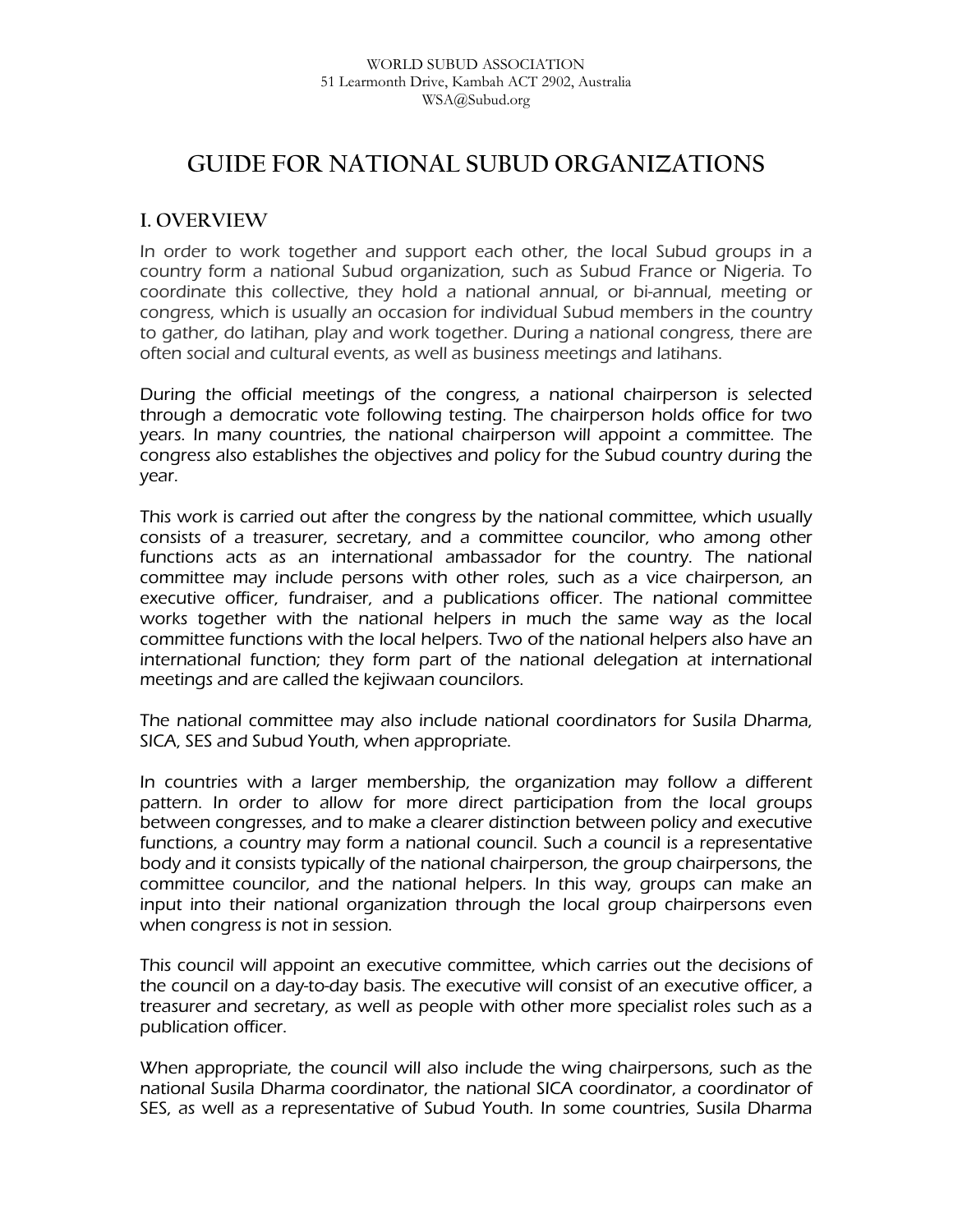and other so-called wing bodies may have a legal registration that is distinct from the Subud organization so that they can operate as a non-governmental organization or charity in their own right.

In some countries, national councils meet three or four times a year.

Like the local committee, the national organizations are funded by voluntary contributions. In most countries, local groups donate a percentage of their income to the national body.

## **II. JOB DESCRIPTIONS**

National Chairperson

- 1. Provide organizational systems to meet the needs of the country (eg, filing systems, financial systems, job descriptions, archives).
- 2. Organize and preside over regularly scheduled meetings of the national committee, including general or specific agenda preparation.
- 3. Provide a healthy forum for discussion of issues, ideas, wishes, criticisms, etc, including group chairpersons' representation of their members' viewpoints.
- 4. Act to unify thoughts and feelings in national committee meetings to facilitate harmonious decisions.
- 5. Oversee the roles of national vice-chairperson, secretary, treasurer and appoint and oversee national representatives for the wings' activities.
- 6. Review the finances of the country, and oversee the organization of fundraising within the country by donation and special event.
- 7. Oversee the purchase, financing, development, sale, maintenance, insurance, etc, of Subud properties if these are owned by the national body.
- 8. Actively promote wings' activities: enterprises, charitable projects, cultural, youth, health and educational - and encourage members to participate in these activities.
- 9. Form and oversee subcommittees for specific duties as and when required.
- 10. Actively participate in the country's activities.
- 11. Keep informed of all current issues affecting the national, zonal and international organization.
- 12. As a delegate for the country, work with the committee councillor and two kejiwaan councillors to accurately represent the members of the country at zonal and world congresses, by encouraging interest and discussion of zonal and international news and issues within local groups.
- 13. Assist the committee councillor to carry out the brief of acting as the conduit of information from the zonal and international councils, and from the country's membership to those outside the country.
- 14. Ensure that groups are provided with information of available Subud literature for group libraries.
- 15. Participate in regularly scheduled latihans with the committee and helpers.
- 16. At the end of the term, help the new national chairperson learn the requirements of the job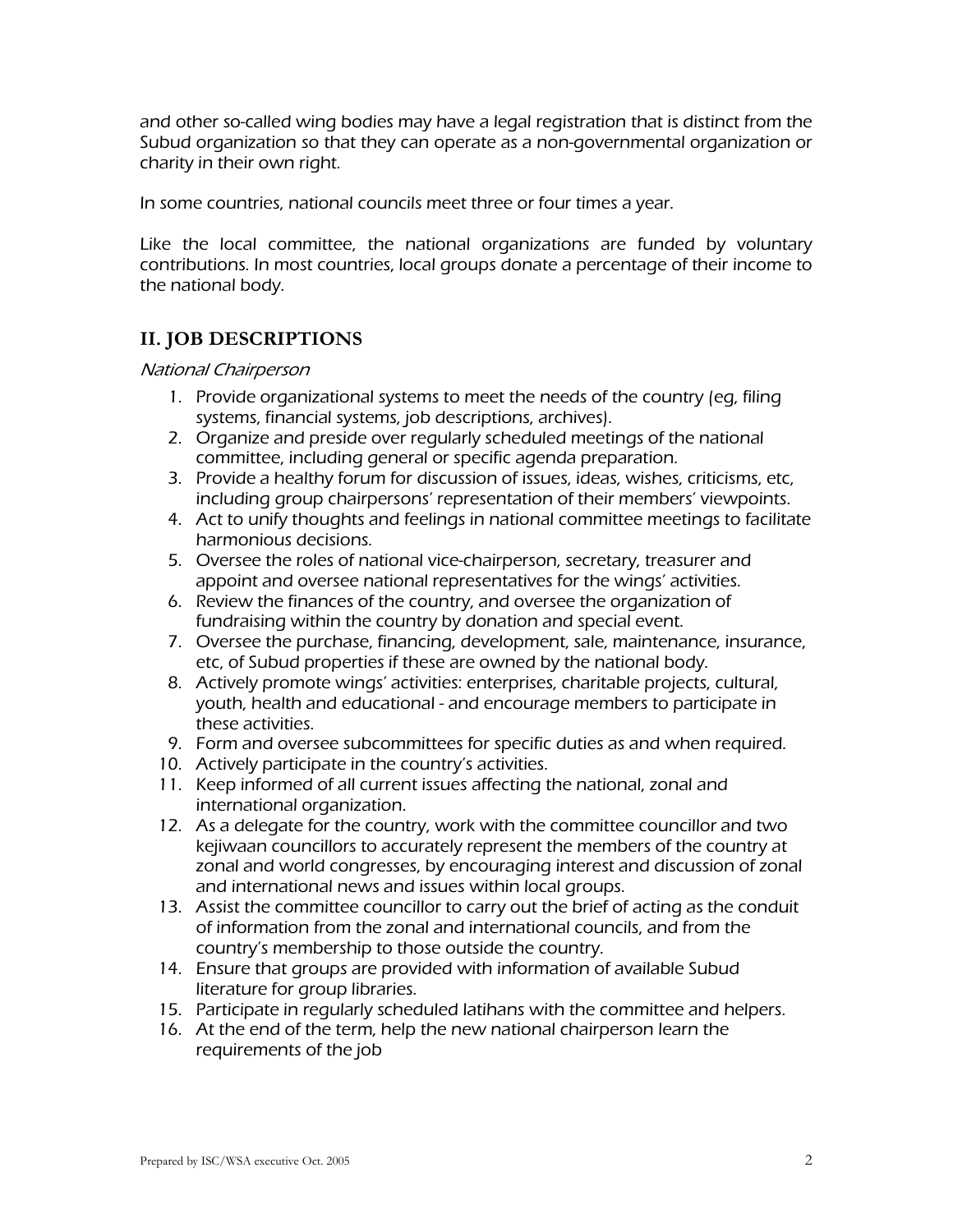#### National Vice-Chairperson

- 1. Assist the national chairperson to carry out responsibilities.
- 2. Assume responsibilities of national chairperson in event of absence.
- 3. Take on overseeing role in areas assigned by the national chairperson.
- 4. Accept duties as assigned by the national chairperson.
- 5. Actively participate in national activities.
- 6. Keep informed of all current issues affecting the national, zonal and international organization.
- 7. Participate in regularly scheduled latihans with the committee and helpers.
- 8. At the end of the term, help the new national vice-chairperson learn the requirements of the job.

#### National Secretary

- 1. Assist the national chairperson to prepare agendas for national committee meetings and national congresses.
- 2. Take accurate minutes of national committee and council meetings, executive meetings, national congresses, and any others meetings involving the national committee that require recording of proceedings.
- 3. Provide all national committee or council members with a copy of the minutes, which should be easily read, neat and understandable.
- 4. Keep orderly files of all records and communications of the national committee, including both incoming and outgoing correspondence.
- 5. Handle the incoming and outgoing correspondence addressed to the national chairperson and national committee.
- 6. Keep a regularly updated membership list for the country and distribute this to the groups.
- 7. Keep an updated list of national and group committees.
- 8. Keep an updated helper list for the country and process helper cards as requested by the national helpers.
- 9. Keep informed of all current issues affecting the national organization.
- 10. Accept other duties as assigned by the national chairperson (eg, publications, website, assistance to national helpers, wings' coordinators).
- 11. Actively participate in national committee activities.
- 12. May be responsible, with help, for publication of the national newsletter.
- 13. Participate in regularly scheduled latihans with the committee and helpers.
- 14. At the end of the term, help the new national secretary learn the requirements of the job.

#### National Treasurer

- 1. Learn the established accounting system, or if required, set up a suitable system.
- 2. Keep financial records as required by the national committee and the applicable laws, including year-end financial requirements.
- 3. Plan, initiate and manage the annual budget with input from all members of the national committee.
- 4. Produce accurate and meaningful financial statements and reports as and when required by the national committee.